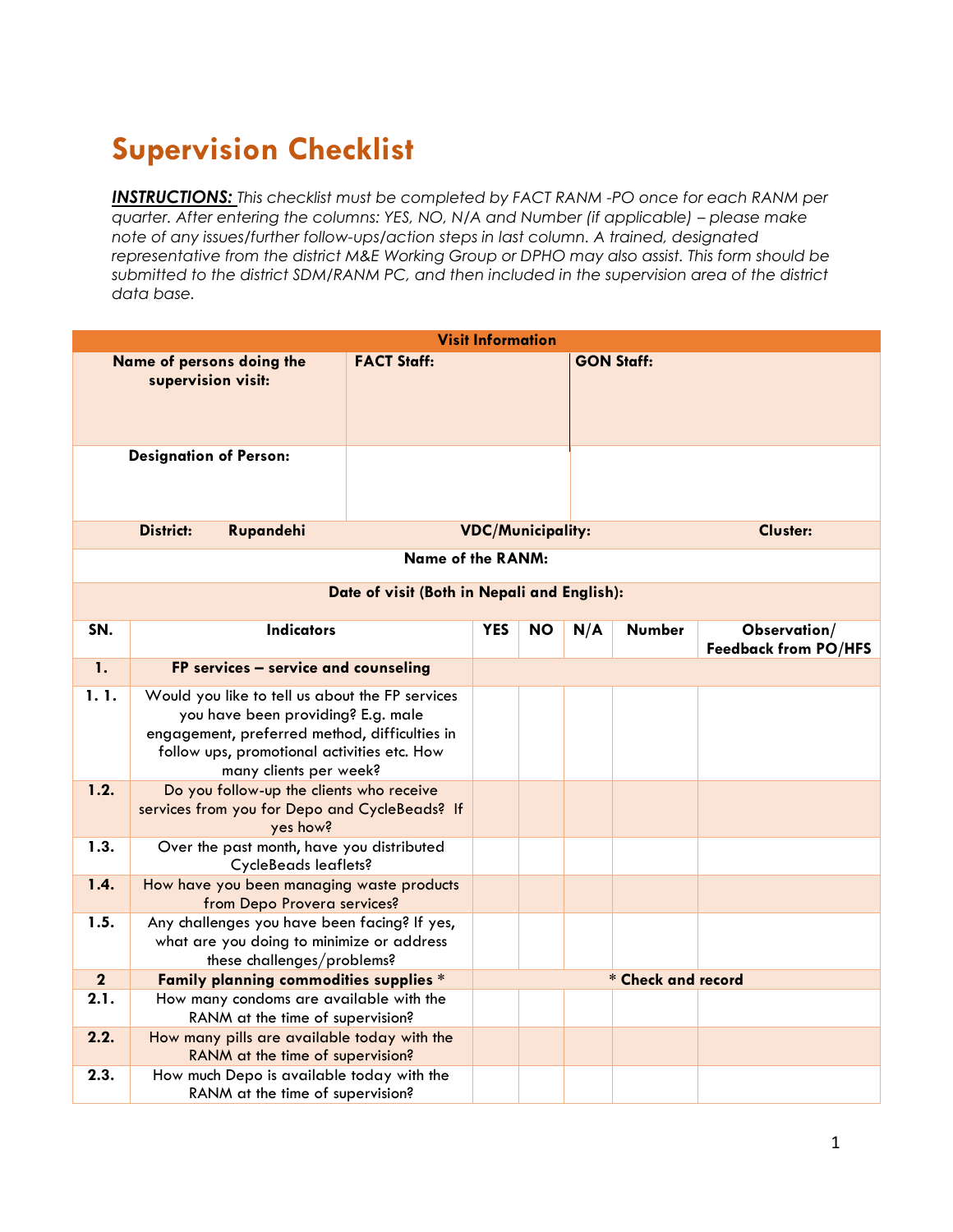| 2.4.             | How many CycleBeads are available with the                                                  |  |  |  |
|------------------|---------------------------------------------------------------------------------------------|--|--|--|
|                  | RANM at the time of supervision?                                                            |  |  |  |
|                  | <b>Expanded Health Service Provision</b>                                                    |  |  |  |
| $\mathbf{3}$     | <b>ANC</b>                                                                                  |  |  |  |
| 3.1.             | Were you able to identify pregnant women? If,<br>yes, how many are in your cluster?         |  |  |  |
| 3.2              | Did you counsel them? On what topics?                                                       |  |  |  |
| 3.2.1.           | Did you engage her husband and/or extended<br>family? How husband felt about it?            |  |  |  |
| 3.2.2.           | Did any pregnant woman ask for checkups? If<br>yes, what did you do, tell us briefly.       |  |  |  |
| 3.2.3.           | How many women did you refer to HF for<br>ANC checkups as per protocol?                     |  |  |  |
| 3.2.4.           | Did you identify/find any danger signs among                                                |  |  |  |
|                  | the pregnant women whom you counselled or                                                   |  |  |  |
|                  | met with? What did you do?                                                                  |  |  |  |
| 3.2.5.           | Did you face any challenges in counseling?                                                  |  |  |  |
| 4.               | <b>PNC</b>                                                                                  |  |  |  |
| 4.1.             | How many postnatal women in your cluster?<br>Are you providing PNC services to all of them? |  |  |  |
| 4.2.             | Did you counsel them? On what topics?                                                       |  |  |  |
| 4.3.             | Did you observe any danger signs or                                                         |  |  |  |
|                  | complication among newborn's or mothers?<br>What did you do?                                |  |  |  |
| 4.4.             | Did you engage her husband or extended                                                      |  |  |  |
|                  | family? How did husband felt about it?                                                      |  |  |  |
| 4.5              | Did you organize a follow up system for ANC<br>or PNC? How?                                 |  |  |  |
| $5\overline{)}$  | <b>Nutrition/MUCA and other services</b>                                                    |  |  |  |
| 5.1.             | Are you taking MUAC? How many in a month?<br>How do you decide who to measure and when?     |  |  |  |
| 5.2.             | Are you doing nutrition counseling in your<br>cluster? Tell us about nutrition education/   |  |  |  |
|                  | counseling you have been doing                                                              |  |  |  |
| 5.3              | Do you know how many malnourished children                                                  |  |  |  |
|                  | are in your cluster - note how many.                                                        |  |  |  |
| 5.3.             | Are you providing any other child health                                                    |  |  |  |
|                  | services? What are they?                                                                    |  |  |  |
|                  |                                                                                             |  |  |  |
| 5.4.             | Are you providing any other services (other                                                 |  |  |  |
|                  | than FP, ANC, PNC, or child health) such as first                                           |  |  |  |
|                  | aid or other adult care? What services? How                                                 |  |  |  |
|                  | many?                                                                                       |  |  |  |
| $\boldsymbol{6}$ | <b>Work Load Management</b>                                                                 |  |  |  |
| 6.1.             | Do you see both new clients and follow up<br>clients each month? How many of each?          |  |  |  |
| 6.2.             | Do you see HTR clients and other clients each                                               |  |  |  |
|                  | month? How many of each                                                                     |  |  |  |
| 6.3.             | Are you able to identify priority activities and                                            |  |  |  |
|                  | manage your work load? What are your work<br>load challenges?                               |  |  |  |
|                  | <b>Pragati Activities</b>                                                                   |  |  |  |
| 7.               |                                                                                             |  |  |  |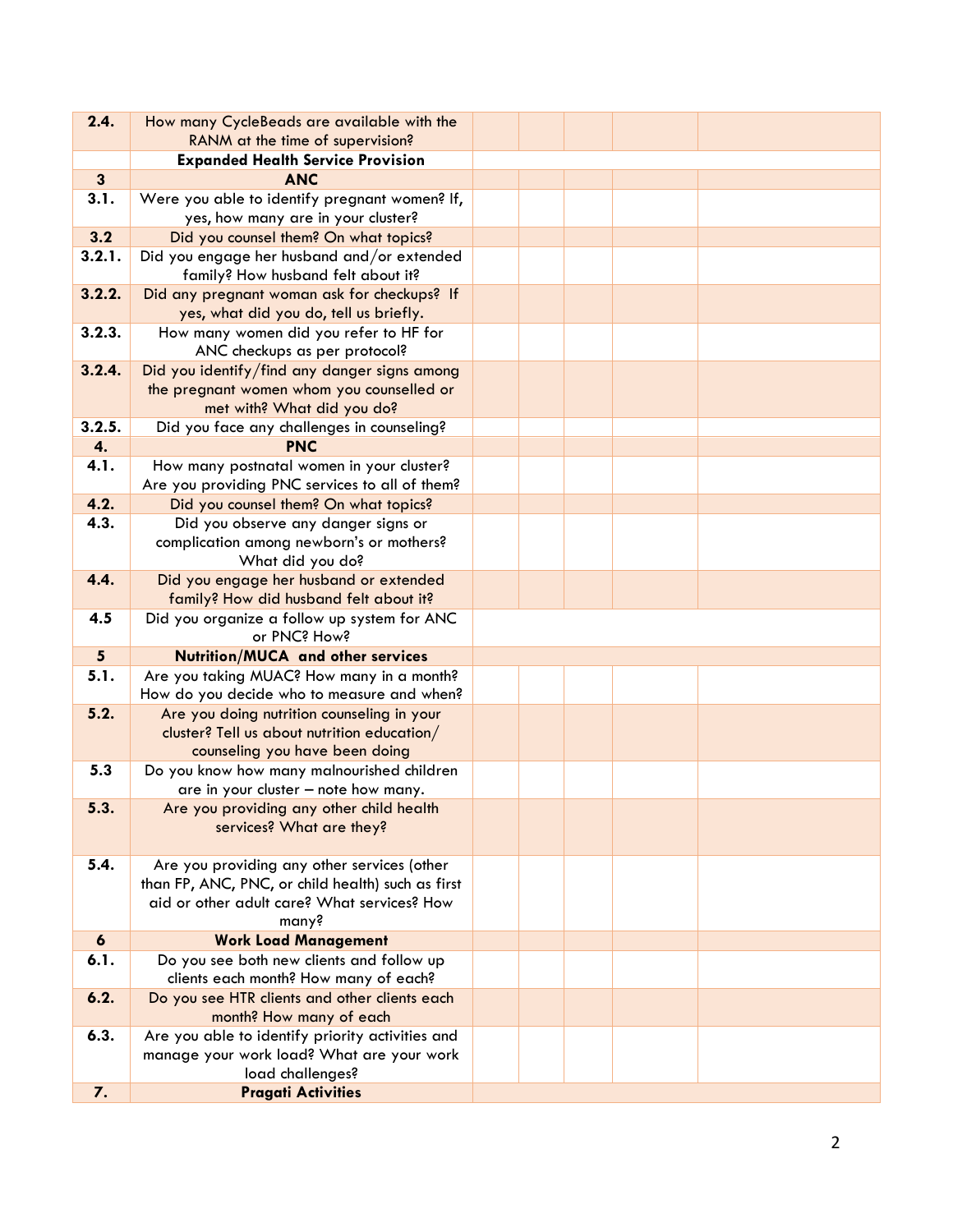| 7.1  | Did you identify influential people? Who are<br>they? Any difficulties in identifying the<br>influential people/group in your community?                                        |                  |
|------|---------------------------------------------------------------------------------------------------------------------------------------------------------------------------------|------------------|
| 7.2. | Have you supported any FCHVs? If yes - how<br>many and what did you do?                                                                                                         |                  |
| 7.3. | Have you supported or led any other Pragati<br>activities - games or discussions in the<br>community? If yes, what did you do? And did<br>you lead or support these activities? |                  |
| 7.4. | Have you been able to engage men of your<br>cluster during Pragati activities? Elaborate.                                                                                       |                  |
| 8.   | Data quality review                                                                                                                                                             | *Check the forms |
| 8.1  | Are the recording forms completely and<br>correctly filled out by the RANM/SDM<br>provider? *                                                                                   |                  |
| 8.2  | Have you received at least one supervision visit<br>in the last quarter by DHPO or joint monitoring<br>visit?                                                                   |                  |
| 9.   | <b>After the Visit</b>                                                                                                                                                          |                  |
| 9.1  | Share observations, findings, and prepare<br>action plan if required                                                                                                            |                  |
| 9.2  | Follow-up if any complains/issues have been<br>noted                                                                                                                            |                  |